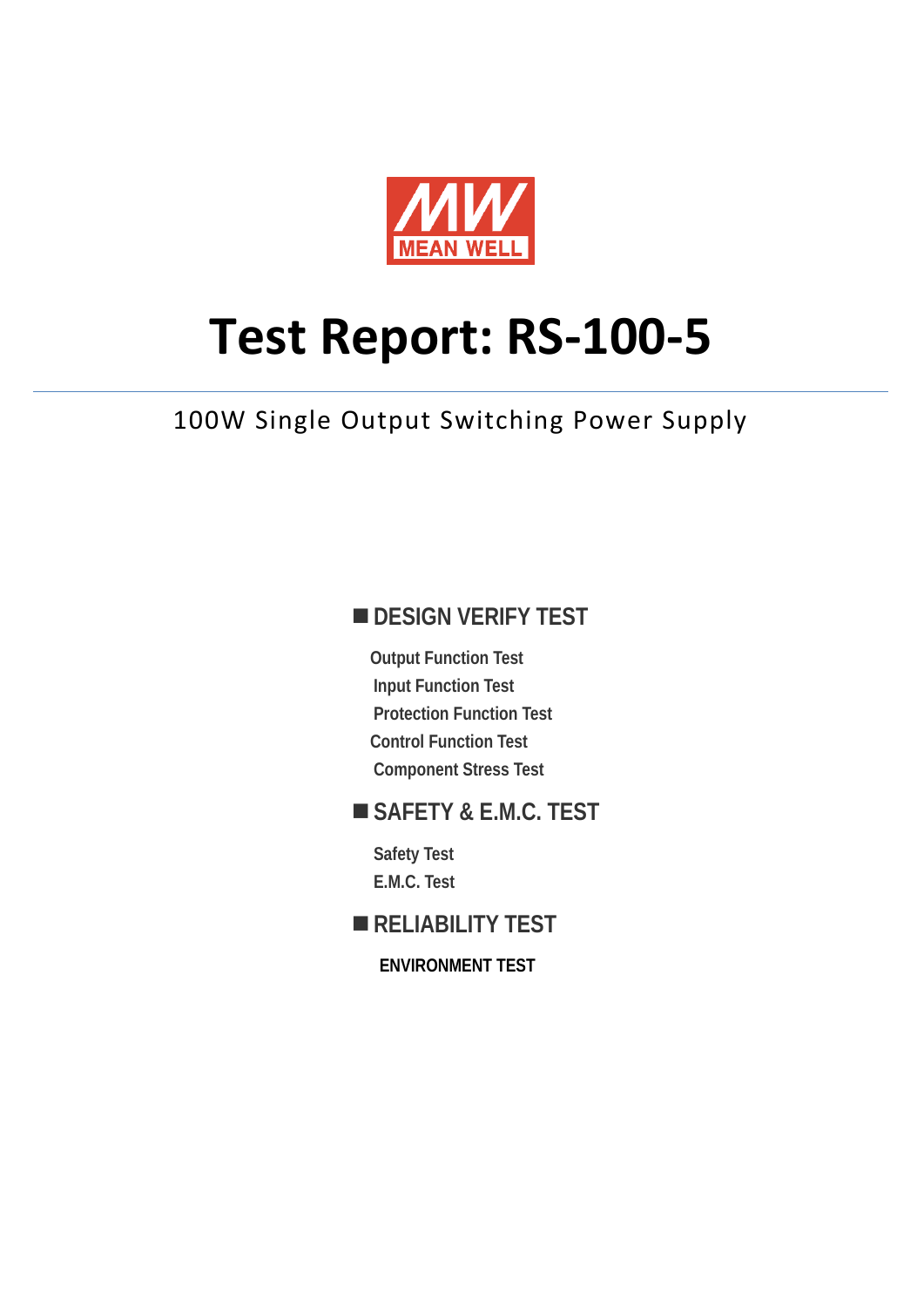

# **DESIGN VERIFY TEST**

# **OUTPUT FUNCTION TEST**

| <b>NO</b>      | <b>TEST ITEM</b>                                                       | <b>SPECIFICATION</b>                                                                                                                    | <b>TEST CONDITION</b>                                                                                                                                                                                   | <b>RESULT</b>                                                                                                                                                   |  |
|----------------|------------------------------------------------------------------------|-----------------------------------------------------------------------------------------------------------------------------------------|---------------------------------------------------------------------------------------------------------------------------------------------------------------------------------------------------------|-----------------------------------------------------------------------------------------------------------------------------------------------------------------|--|
| $\mathbf{1}$   | OUTPUT VOLTAGE<br>ADJUST RANGE                                         | CH1: 4.75 V~5.5 V                                                                                                                       | I/P: 230 VAC<br>I/P: 115 VAC                                                                                                                                                                            | 4.69V~5.58V/230VAC                                                                                                                                              |  |
|                |                                                                        |                                                                                                                                         | O/P : MIN LOAD                                                                                                                                                                                          | 4.69V~5.58V /115VAC                                                                                                                                             |  |
|                |                                                                        |                                                                                                                                         | Ta: $25^{\circ}$ C                                                                                                                                                                                      |                                                                                                                                                                 |  |
| $\overline{2}$ | <b>OUTPUT VOLTAGE(Max)</b>                                             | $V1: -2\% \sim 2\%$                                                                                                                     | I/P: 88VAC /264VAC                                                                                                                                                                                      | V1: -0.15%~0.15%                                                                                                                                                |  |
|                | TOLERANCE                                                              |                                                                                                                                         | O/P:FULL/ MIN. LOAD<br>Ta: $25^{\circ}$ C                                                                                                                                                               |                                                                                                                                                                 |  |
| 3              | LINE REGULATION (Max)                                                  | V1: -0.5 %~ 0.5 %                                                                                                                       | I/P: 88VAC~ 264VAC                                                                                                                                                                                      | V1: -0.01 %~0.01%                                                                                                                                               |  |
|                |                                                                        |                                                                                                                                         | O/P:FULL LOAD                                                                                                                                                                                           |                                                                                                                                                                 |  |
|                |                                                                        |                                                                                                                                         | Ta: $25^{\circ}$ C                                                                                                                                                                                      |                                                                                                                                                                 |  |
| 4              | LOAD REGULATION(Max)                                                   | $V1: -1 % -1 %$                                                                                                                         | I/P: 230VAC                                                                                                                                                                                             | $V1: 0.15 \%$ ~ 0.15 %                                                                                                                                          |  |
|                |                                                                        |                                                                                                                                         | O/P:FULL ~MIN LOAD<br>Ta: $25^{\circ}$ C                                                                                                                                                                |                                                                                                                                                                 |  |
| 5              | OVER/UNDERSHOOT TEST                                                   | $<$ $\pm$ 10%                                                                                                                           | I/P: 230VAC                                                                                                                                                                                             | 2.4%                                                                                                                                                            |  |
|                |                                                                        |                                                                                                                                         | O/P:FULL LOAD                                                                                                                                                                                           |                                                                                                                                                                 |  |
|                |                                                                        |                                                                                                                                         | Ta: $25^{\circ}$ C                                                                                                                                                                                      |                                                                                                                                                                 |  |
| 6              | RIPPLE & NOISE(Max)                                                    | V1: 80 mVp-p                                                                                                                            | I/P:230VAC<br>O/P:FULL LOAD                                                                                                                                                                             | V1: 64mVp-p                                                                                                                                                     |  |
|                |                                                                        |                                                                                                                                         | Ta: $25^{\circ}$ C                                                                                                                                                                                      |                                                                                                                                                                 |  |
|                | hannel 1 Menu<br>Impedance<br><b>BW Limit</b><br>Coupling<br>AC<br>IMQ | Fine<br>$\begin{array}{c}\n\text{Probe} \\ \text{ } & \end{array}$<br>Invert                                                            | التبريج والأبن والأنباء والشاريط وتبرير الكاري والمائل والأراب والألاب والأنابي<br>hannel 1 Menu<br>$\begin{array}{c}\n\text{impedance} \\ 1\text{M }\Omega\n\end{array}$<br>BW Limit<br>Coupling<br>AC | ٠<br>Fin <sub>e</sub><br>P <sub>robo</sub><br>Invert                                                                                                            |  |
| $\overline{7}$ | SET UP TIME(Max)                                                       | 500ms /230VAC                                                                                                                           | <b>230 VAC</b><br>IP:                                                                                                                                                                                   | 230VAC/ 167 ms                                                                                                                                                  |  |
|                |                                                                        | 1200ms /115VAC                                                                                                                          | I/P: 115 VAC<br>O/P: FULL LOAD                                                                                                                                                                          | 115VAC/ 178 ms                                                                                                                                                  |  |
|                |                                                                        |                                                                                                                                         | Ta: $25^{\circ}$ C                                                                                                                                                                                      |                                                                                                                                                                 |  |
|                | INPUT=230VAC/50HZ @ FULL LOAD                                          |                                                                                                                                         | INPUT=115VAC/60HZ @ FULL LOAD                                                                                                                                                                           |                                                                                                                                                                 |  |
|                | CH1: Output Voltage CH2: AC Input Voltage<br>$1 - 1.00V$<br>- 2        | 50.00ms/ -1.181s<br>Roll                                                                                                                | CH1: Output Voltage CH2: AC Input Voltage<br>1.00V/<br>100V                                                                                                                                             | 50.00ms/ -1.069s                                                                                                                                                |  |
|                |                                                                        | Curson<br>Manual<br>X1(1)<br>$-1.265000000000$<br>201<br>109800000000<br>$\Delta X$<br>167.00000000mm<br>$1/\Delta$ X<br>Y1(1)<br>Y2(1) | 5.9880Hz<br>0.0V                                                                                                                                                                                        | Curson<br>Manus<br>$x1(1)$ :<br>$-1.1700000000000$<br>Q(1)<br>99200000000<br>$\Delta X$<br>178.000000000m<br>$1/\Delta$ X<br>5.6180Hz<br>Y1(1)<br>0.01<br>Y2(1) |  |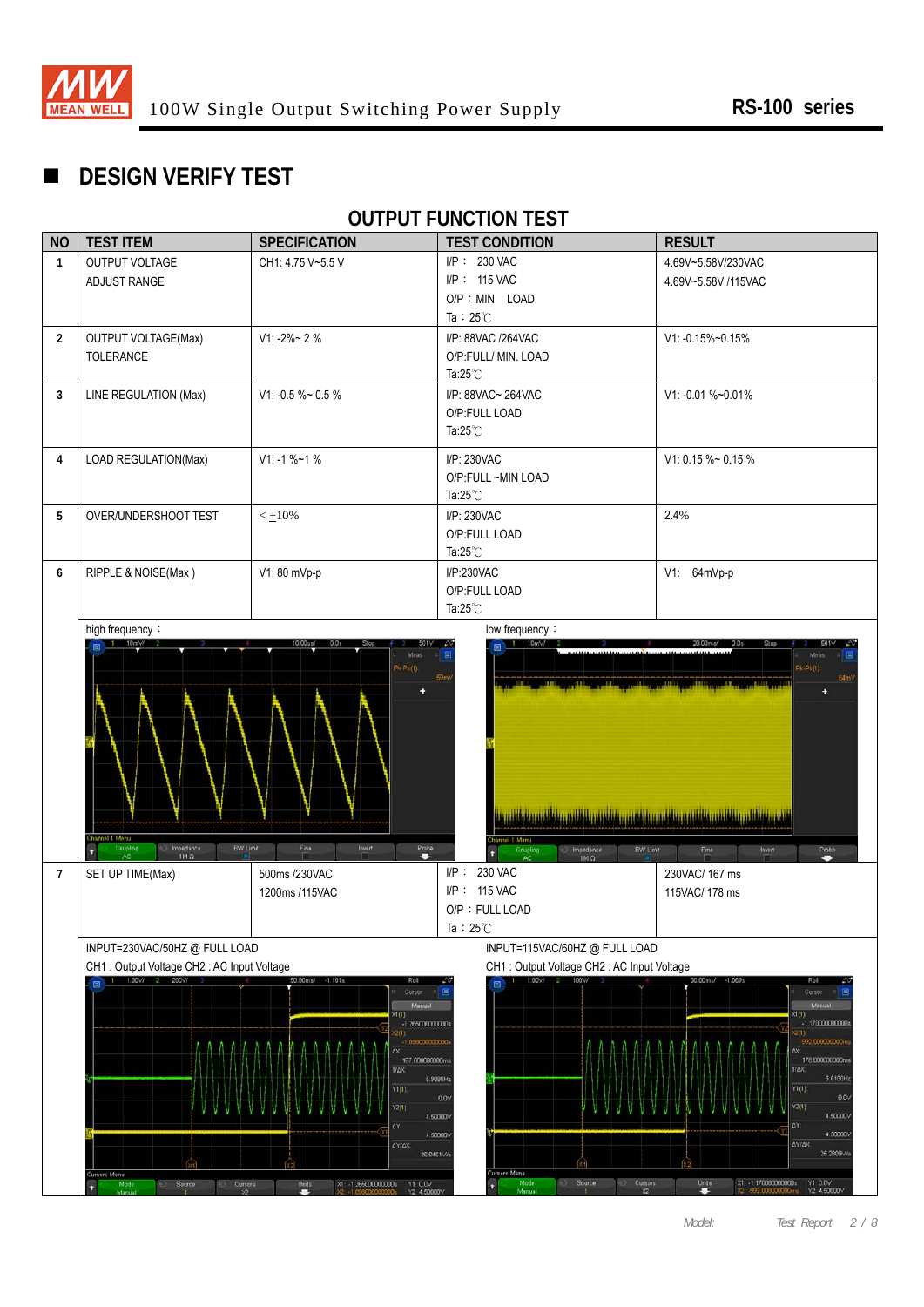

#### 100W Single Output Switching Power Supply **RS-100 series**

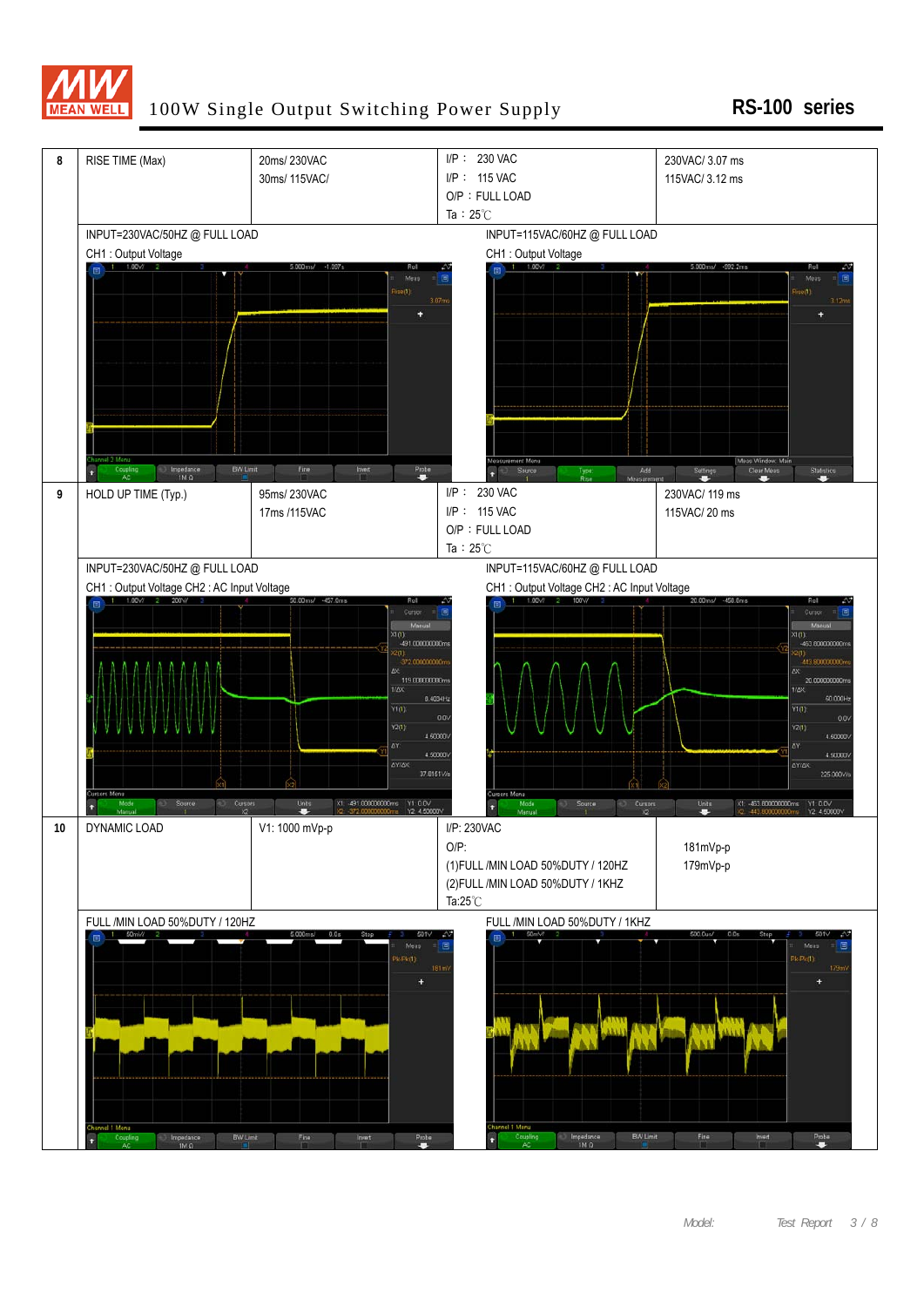

#### **INPUT FUNCTION TEST**

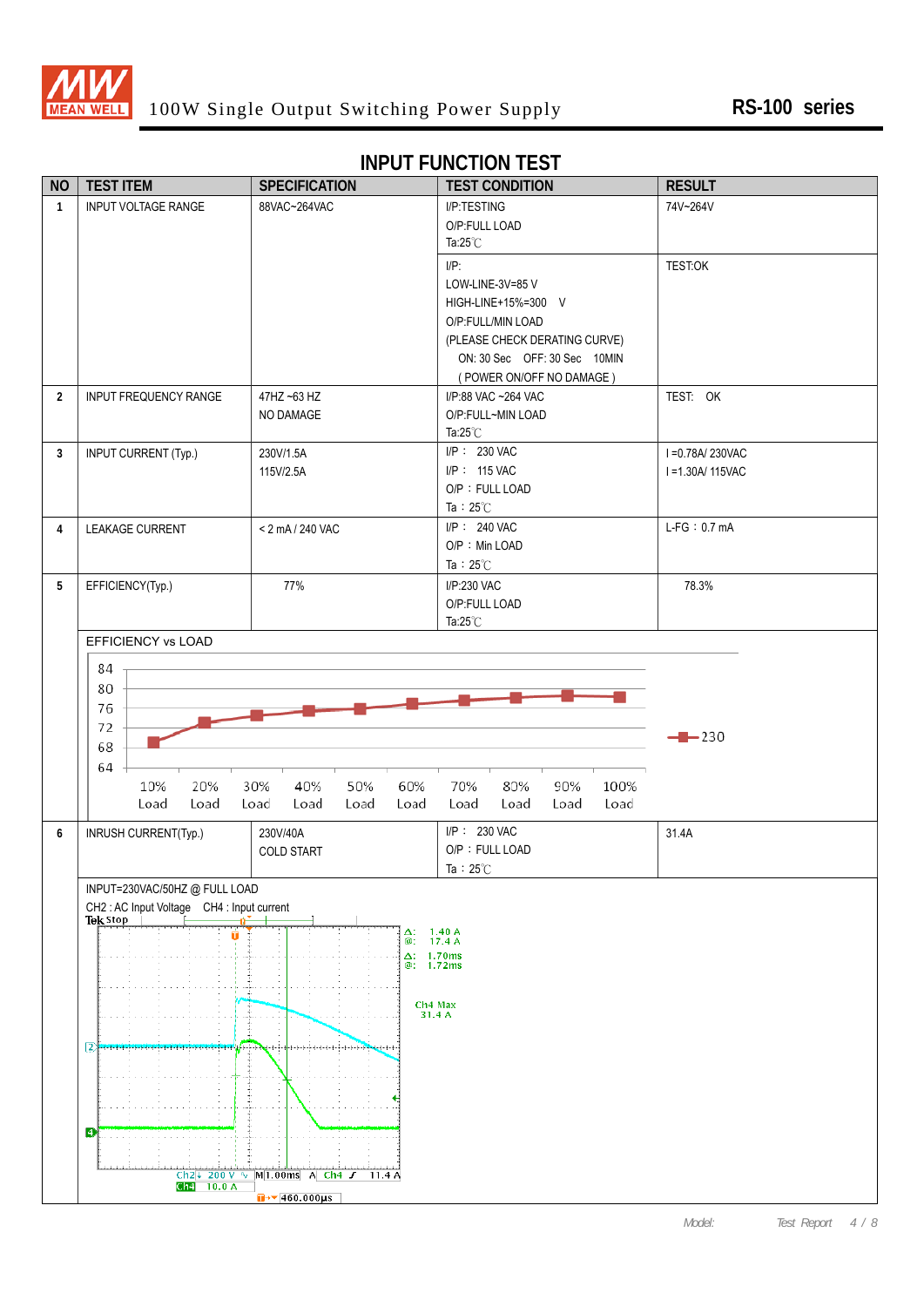

# **PROTECTION FUNCTION TEST**

| <b>NO</b>     | <b>TEST ITEM</b>        | <b>SPECIFICATION</b>      | <b>TEST CONDITION</b> | <b>RESULT</b>                        |
|---------------|-------------------------|---------------------------|-----------------------|--------------------------------------|
|               | OVER LOAD PROTECTION    | 110 %~150%                | $I/P: 264$ VAC        | 124.3%/264VAC                        |
|               |                         |                           | I/P: 230VAC           | 126.2%/230VAC                        |
|               |                         |                           | I/P: 115VAC           | 133.1%/115VAC                        |
|               |                         |                           | O/P:TESTING           | <b>PROTECTION TYPE:</b>              |
|               |                         |                           | Ta: $25^{\circ}$ C    | Hiccup mode , recovers automatically |
|               |                         |                           |                       | after fault condition is removerd    |
| $\mathcal{P}$ | OVER VOLTAGE PROTECTION | 5.75V~6.75V               | $I/P: 264$ VAC        | 5.93V/264VAC                         |
|               |                         |                           | I/P: 230VAC           | 5.93V/230VAC                         |
|               |                         |                           | $I/P: 88$ VAC         | 5.93V/80VAC                          |
|               |                         |                           | O/P:MIN LOAD          | <b>PROTECTION TYPE:</b>              |
|               |                         |                           | Ta:25 $°C$            | Hiccup mode , recovers automatically |
|               |                         |                           |                       | after fault condition is removerd    |
| 3             | SHORT PROTECTION        | <b>SHORT EVERY OUTPUT</b> | $I/P: 264$ VAC        | NO DAMAGE                            |
|               |                         | 1 HOUR NO DAMAGE          | O/P: FULL LOAD        | <b>PROTECTION TYPE:</b>              |
|               |                         |                           | Ta:25 $°C$            | Hiccup mode , recovers automatically |
|               |                         |                           |                       | after fault condition is removerd    |

#### **COMPONENT STRESS TEST**

| <b>NO</b>      | <b>TEST ITEM</b>                  | <b>SPECIFICATION</b> | <b>TEST CONDITION</b>          | <b>RESULT</b> |
|----------------|-----------------------------------|----------------------|--------------------------------|---------------|
| 1              | <b>PWM Transistor</b>             | Q1 Rated             | AC ON/OFF                      |               |
|                | (D to S) or (C to E) Peak Voltage | : 9A/ 900 V          | I/P:High-Line +3V =267V        | VDS:          |
|                |                                   |                      | VDS:                           | 669V<br>(1)   |
|                |                                   |                      | O/P: (1)Full Load              | 799V<br>(2)   |
|                |                                   |                      | (2) Output Short               | 614V<br>(3)   |
|                |                                   |                      | (3) Full load continue         |               |
|                |                                   |                      | Ta: $25^{\circ}$ C             |               |
| $\overline{2}$ | O/P DIODE                         | Rated<br>D60         | I/P:High-Line +3V =267 V       |               |
|                |                                   | : 30A/60 V           | AC ON/OFF                      | 35.7V<br>(1)  |
|                |                                   |                      | O/P: (1)Full Load              | 33.3V<br>(2)  |
|                |                                   |                      | (2) Output Short               | 24.5V<br>(3)  |
|                |                                   |                      | (3) Full load continue         |               |
|                |                                   |                      | Ta: $25^{\circ}$ C             |               |
| 3              | Input Capacitor Voltage           | C5 Rated             | I/P:High-Line +3V =267V        | 380V<br>(1)   |
|                |                                   | $: 150 \mu / 400 V$  | O/P: (1)Full Load input on/off | 376V<br>(2)   |
|                |                                   |                      | (2) Min load input on /Off     | 376V<br>(3)   |
|                |                                   |                      | (3) Full Load /Min load Change | 372V<br>(4)   |
|                |                                   |                      | (4) Full load continue         |               |
|                |                                   |                      | Ta: $25^{\circ}$ C             |               |
| 4              | Control IC Voltage Test           | Rated<br>U1          | AC ON/OFF                      | U1            |
|                |                                   | : 8.4 V~ 21 V        | I/P:High-Line +3V =267 V       | $(1)$ 14.8V   |
|                |                                   |                      | O/P(1)FULL LOAD                | 12.4V<br>(2)  |
|                |                                   |                      | (2) Output Short               | 14.0V<br>(3)  |
|                |                                   |                      | $(3)$ O.L.P                    | 15.6V<br>(4)  |
|                |                                   |                      | $(4)$ O.V.P.                   | $(5)$ 12.4V   |
|                |                                   |                      | (5)NO LOAD VRmin(LOW           |               |
|                |                                   |                      | LINE)                          |               |
|                |                                   |                      | Ta: $25^{\circ}$ C             |               |
| 5              | Clamp Diode                       | D1 Rated             | AC ON/OFF                      | 508V<br>(1)   |
|                |                                   | : 2A/ 1000 V         | $I/P$ : High-Line +3V = 267 V  | 428V<br>(2)   |
|                |                                   |                      | O/P: (1) Dynamic Load          |               |
|                |                                   |                      | 90%Duty/1KHz                   |               |
|                |                                   |                      | (2) Full load continue         |               |
|                |                                   |                      | Ta: $25^{\circ}$ C             |               |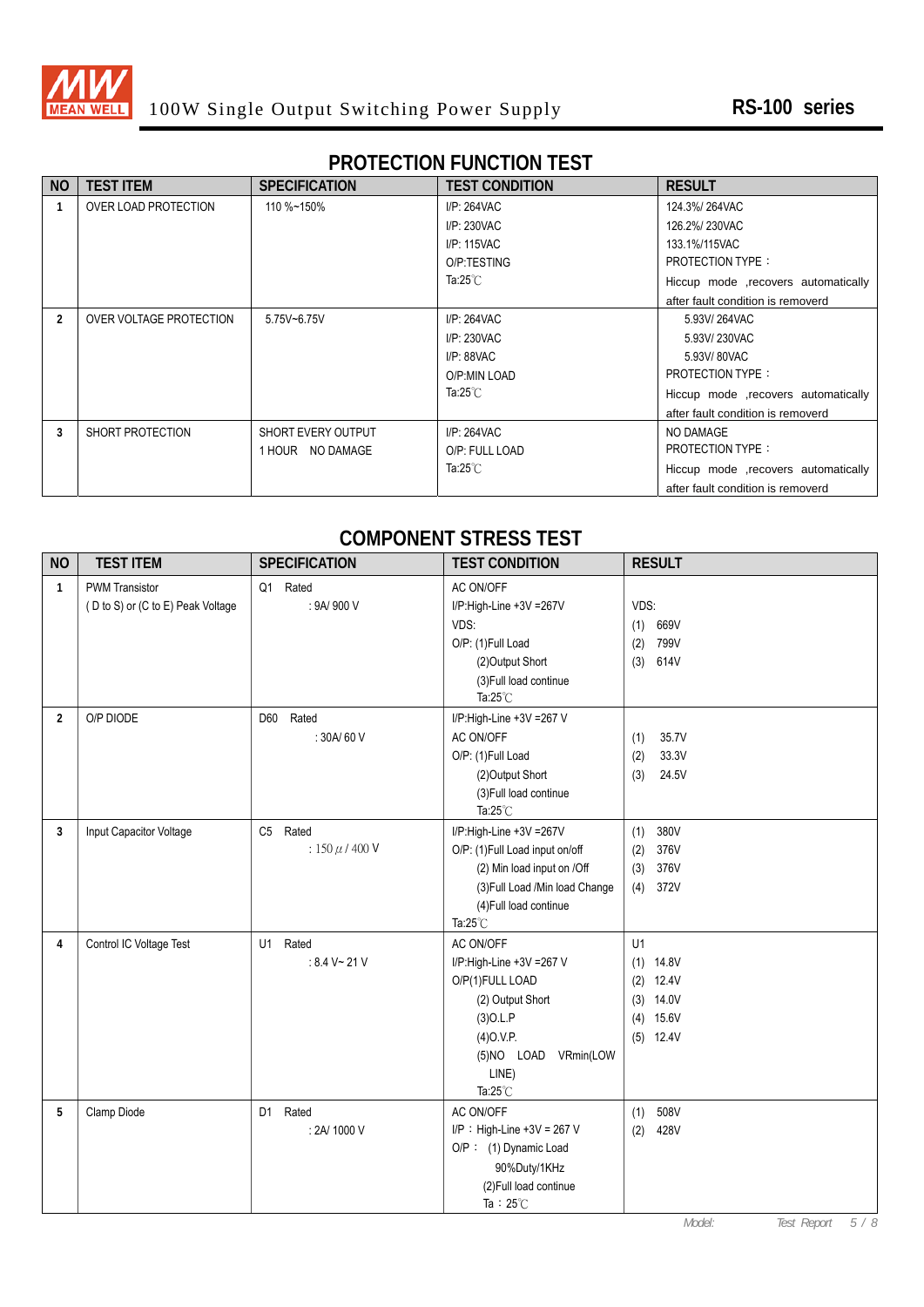

# **SAFETY TEST**

| N <sub>O</sub> | <b>TEST ITEM</b>            | <b>SPECIFICATION</b>             | <b>TEST CONDITION</b>         | <b>RESULT</b>       |
|----------------|-----------------------------|----------------------------------|-------------------------------|---------------------|
|                | WITHSTAND VOLTAGE           | I/P-O/P: 3KVAC/min               | $I/P$ -O/P: 3.6 KVAC/min      | I/P-O/P:12.42mA     |
|                |                             | I/P-FG:2 KVAC/min                | I/P- FG: 2.4 KVAC/min         | I/P-FG:11.78mA      |
|                |                             | O/P-FG: 0.5KVAC/min              | O/P - FG: 0.6 KVAC/min        | O/P-FG 4 21mA       |
|                |                             |                                  | Ta:25 $°C$                    | NO DAMAGE           |
|                | <b>ISOLATION RESISTANCE</b> | $I/P$ -O/P:500VDC>100MQ          | 600<br>$I/P$ -O/P:<br>VDC.    | $I/P$ -O/P: 9999MQ  |
|                |                             | I/P- FG:500VDC>100MQ             | 600<br><b>VDC</b><br>I/P- FG: | $I/P-FG: 9999MQ$    |
|                |                             | $O/P$ - FG:500VDC>100MQ          | Ta: $25^{\circ}$ C            | $O/P-FG: 9999MO$    |
|                |                             |                                  |                               | NO DAMAGE           |
| 3              | <b>GROUNDING CONTINUITY</b> | FG(PE) TO CHASSIS                | $40$ A / $2$ min              | $6 \text{ m}\Omega$ |
|                |                             | OR TRACE < $100 \text{ m}\Omega$ | Ta: 25℃/70%RH                 |                     |
|                |                             |                                  |                               |                     |

# **E.M.C TEST**

| <b>NO</b>      | <b>TEST ITEM</b>                                                                    | <b>SPECIFICATION</b>     | <b>TEST CONDITION</b> | <b>RESULT</b>         |  |  |  |
|----------------|-------------------------------------------------------------------------------------|--------------------------|-----------------------|-----------------------|--|--|--|
| $\mathbf{1}$   | <b>HARMONIC</b>                                                                     | EN61000-3-2              | I/P:230VAC/50HZ       | ☑PASS                 |  |  |  |
|                |                                                                                     | <b>CLASS A</b>           | O/P:FULL LOAD         | $\Box$ FAIL           |  |  |  |
|                |                                                                                     |                          | Ta: $25^{\circ}$ C    |                       |  |  |  |
| $\overline{2}$ | <b>CONDUCTION</b>                                                                   | EN55032                  | I/P: 230 VAC (50HZ)   | <b>PASS</b>           |  |  |  |
|                |                                                                                     | <b>CLASS B</b>           | O/P: FULL/50% LOAD    | Test by certified Lab |  |  |  |
|                |                                                                                     |                          | Ta: $25^{\circ}$ C    |                       |  |  |  |
| 3              | <b>RADIATION</b>                                                                    | EN55032                  | I/P: 230 VAC (50HZ)   | <b>PASS</b>           |  |  |  |
|                |                                                                                     | <b>CLASS B</b>           | O/P: FULL LOAD        | Test by certified Lab |  |  |  |
|                |                                                                                     |                          | Ta: $25^{\circ}$ C    |                       |  |  |  |
| 4              | E.S.D                                                                               | EN61000-4-2              | I/P: 230 VAC/50HZ     | CRITERIA A            |  |  |  |
|                |                                                                                     | <b>DLIGHT INDUSTRY</b>   | O/P: FULL LOAD        |                       |  |  |  |
|                |                                                                                     | AIR: 8KV / Contact: 4KV  | Ta: $25^\circ$ C      |                       |  |  |  |
|                |                                                                                     | <b>ØINDUSTRY</b>         |                       |                       |  |  |  |
|                |                                                                                     | AIR: 8KV / Contact: 4KV  |                       |                       |  |  |  |
|                |                                                                                     | Din rail Model:          |                       |                       |  |  |  |
|                |                                                                                     | AIR: 15KV / Contact: 8KV |                       |                       |  |  |  |
| 5              | E.F.T                                                                               | EN61000-4-4              | I/P: 230 VAC/50HZ     | CRITERIA A            |  |  |  |
|                |                                                                                     | <b>nLIGHT INDUSTRY</b>   | O/P: FULL LOAD        |                       |  |  |  |
|                |                                                                                     | INPUT: 1KV               | Ta: $25^\circ$ C      |                       |  |  |  |
|                |                                                                                     | <b>nMEDICAL</b>          |                       |                       |  |  |  |
|                |                                                                                     | <b>ZINDUSTRY</b>         |                       |                       |  |  |  |
|                |                                                                                     | INPUT: 2KV               |                       |                       |  |  |  |
| 6              | <b>SURGE</b>                                                                        | IEC61000-4-5             | I/P: 230 VAC/50HZ     | CRITERIA A            |  |  |  |
|                |                                                                                     | <b>INDUSTRY</b>          | O/P: FULL LOAD        |                       |  |  |  |
|                |                                                                                     | $L-N$ : $2KV$            | Ta: $25^\circ$ C      |                       |  |  |  |
|                |                                                                                     | $L/N-PE$ : $4KV$         |                       |                       |  |  |  |
| $\overline{7}$ | Test by certified Lab $&$ Test Report Prepare                                       |                          |                       |                       |  |  |  |
|                |                                                                                     |                          |                       |                       |  |  |  |
|                | Any contradictions of the test results, please refer to the latest EMC test report. |                          |                       |                       |  |  |  |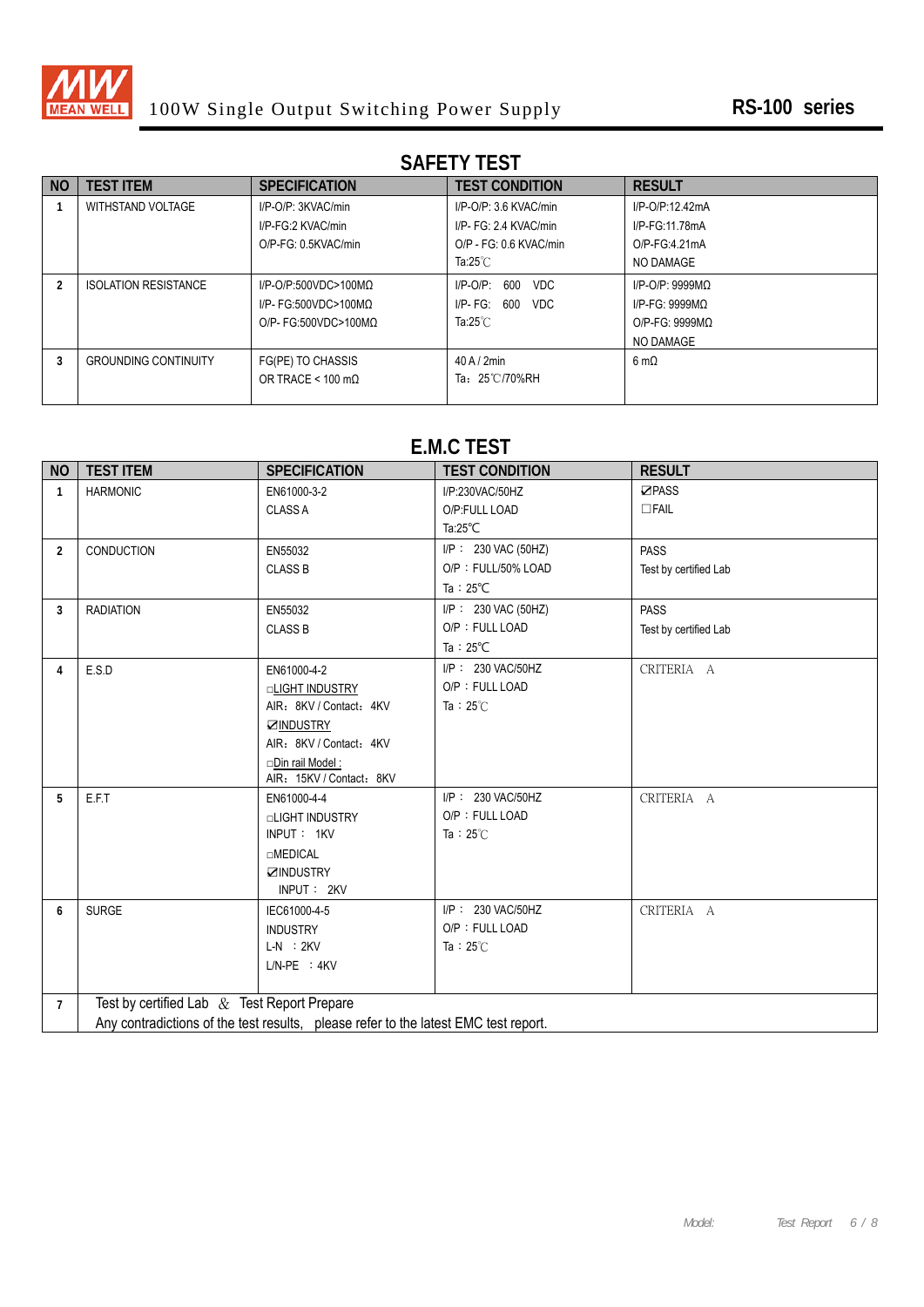

# **RELIABILITY TEST**

# **ENVIRONMENT TEST**

| <b>NO</b>      | <b>TEST ITEM</b>         |                                                             | <b>SPECIFICATION</b>                                 |                    | <b>TEST CONDITION</b>      | <b>RESULT</b>         |                          |
|----------------|--------------------------|-------------------------------------------------------------|------------------------------------------------------|--------------------|----------------------------|-----------------------|--------------------------|
| $\mathbf{1}$   | TEMPERATURE RISE TEST    | MODEL: RS-100-5                                             |                                                      |                    |                            |                       |                          |
|                |                          |                                                             | 1. ROOM AMBIENT BURN-IN: 1.5 HRS                     |                    |                            |                       |                          |
|                |                          |                                                             | I/P: 230VAC O/P: FULL LOAD Ta= 23.5 °C               |                    |                            |                       |                          |
|                |                          |                                                             | 2. HIGH AMBIENT BURN-IN: 1.5 HRS                     |                    |                            |                       |                          |
|                |                          |                                                             | I/P: 230VAC O/P: FULL LOAD Ta= $50.0^{\circ}$ C      |                    |                            |                       |                          |
|                |                          | NO                                                          | Position                                             |                    | ROOM AMBIENT Ta= 23.5 $°C$ |                       | HIGH AMBIENT Ta= 50.0 °C |
|                |                          | $\mathbf{1}$                                                | LF1                                                  |                    | 54.5°C                     |                       | 77.8°C                   |
|                |                          | 2                                                           | BD <sub>1</sub>                                      |                    |                            |                       | 84.8°C                   |
|                |                          | 3                                                           | C <sub>5</sub>                                       |                    |                            |                       | 74.2°C                   |
|                |                          | $\overline{4}$                                              | T1                                                   |                    |                            |                       | 103.3°C                  |
|                |                          | 5                                                           | D60                                                  |                    | 82.9°C                     |                       | 105.3°C                  |
|                |                          | 6                                                           | ZD <sub>1</sub>                                      |                    | 77.1°C                     |                       | 99.3°C                   |
|                |                          | $\overline{7}$                                              | D <sub>1</sub>                                       |                    | 75.3°C                     |                       | 96.8°C                   |
|                |                          | 8                                                           | Q1                                                   |                    | 71.2°C                     |                       | 95.3°C                   |
|                |                          | 9                                                           | D <sub>2</sub>                                       |                    | 68.6°C                     |                       | 91.9°C                   |
|                |                          | 10                                                          | C65                                                  |                    | 69.4°C                     |                       | 93.3°C                   |
|                |                          | 12                                                          | U1                                                   |                    | 70.3°C                     |                       | 93.0°C                   |
|                |                          | 13                                                          | R72                                                  |                    | 101.4°C                    |                       | 120.7°C                  |
|                |                          | 14                                                          | ZD <sub>2</sub>                                      |                    | 60.0°C                     |                       | 84.2°C                   |
|                |                          | 15                                                          | <b>R59</b>                                           |                    | 89.8°C                     |                       | 108.9°C                  |
|                |                          |                                                             |                                                      |                    | $I/P$ : 230 VAC            |                       | TEST: OK                 |
| $\overline{2}$ | OVER LOAD BURN-IN TEST   |                                                             | NO DAMAGE<br>O/P: 137% LOAD                          |                    |                            |                       |                          |
|                |                          |                                                             | 1 HOUR (MIN)<br>Ta: $25^{\circ}$ C                   |                    |                            |                       |                          |
| 3              | <b>LOW TEMPERATURE</b>   | I/P: 264VAC/88VAC<br>TURN ON AFTER 2 HOUR                   |                                                      |                    | TEST: OK                   |                       |                          |
|                | TURN ON TEST             |                                                             |                                                      | O/P: 100 % LOAD    |                            |                       |                          |
|                |                          |                                                             | Ta= $-25^{\circ}$ C                                  |                    |                            |                       |                          |
| 4              | <b>HIGH HUMIDITY</b>     | $I/P$ : 272 VAC<br>AFTER 12 HOURS                           |                                                      |                    |                            | TEST: OK              |                          |
|                | <b>HIGH TEMPERATURE</b>  | IN CHAMBER ON                                               |                                                      |                    | O/P: FULL LOAD             |                       |                          |
|                | <b>HIGH VOLTAGE</b>      |                                                             | CONTROL50℃ / 95 %R.H                                 | Ta=50 $^{\circ}$ C |                            |                       |                          |
|                | TURN ON TEST             | HUMIDITY= 95 %R.H<br>NO DAMAGE                              |                                                      |                    |                            |                       |                          |
| 5              | TEMPERATURE              | I/P: 230 VAC<br>$+0.03\%$ (0~50°C)                          |                                                      |                    |                            | $+0.0081\%$ (0~50 °C) |                          |
|                | <b>COEFFICIENT</b>       | O/P: FULL LOAD                                              |                                                      |                    |                            |                       |                          |
| 6              | STORAGE TEMPERATURE TEST | 1. Thermal shock Temperature : -45°C~ +90°C<br>TEST: OK     |                                                      |                    |                            |                       |                          |
|                |                          | 2. Temperature change rate : 25°C / MIN                     |                                                      |                    |                            |                       |                          |
|                |                          | 3. Dwell time low and high temperature : 30 MIN/EACH        |                                                      |                    |                            |                       |                          |
|                |                          | 4. Total test cycle: 10 CYCLE                               |                                                      |                    |                            |                       |                          |
|                |                          | 5. Input/Output condition: STATIC                           |                                                      |                    |                            |                       |                          |
| 7              | THERMAL SHOCK TEST       |                                                             | 1. Thermal shock Temperature: -25°C~+55°C            |                    |                            |                       | TEST: OK                 |
|                |                          |                                                             | 2. Temperature change rate : 25°C / MIN              |                    |                            |                       |                          |
|                |                          |                                                             | 3. Dwell time low and high temperature : 30 MIN/EACH |                    |                            |                       |                          |
|                |                          | 4. Total test cycle: 16 CYCLE<br>5. Input/Output condition: |                                                      |                    |                            |                       |                          |
|                |                          |                                                             | 15cycle:230V/ FULL LOAD AC ON 3sec/AC OFF 1sec TEST  |                    |                            |                       |                          |
|                |                          |                                                             | 1cycle:230V/ FULL LOAD Burn In Test                  |                    |                            |                       |                          |